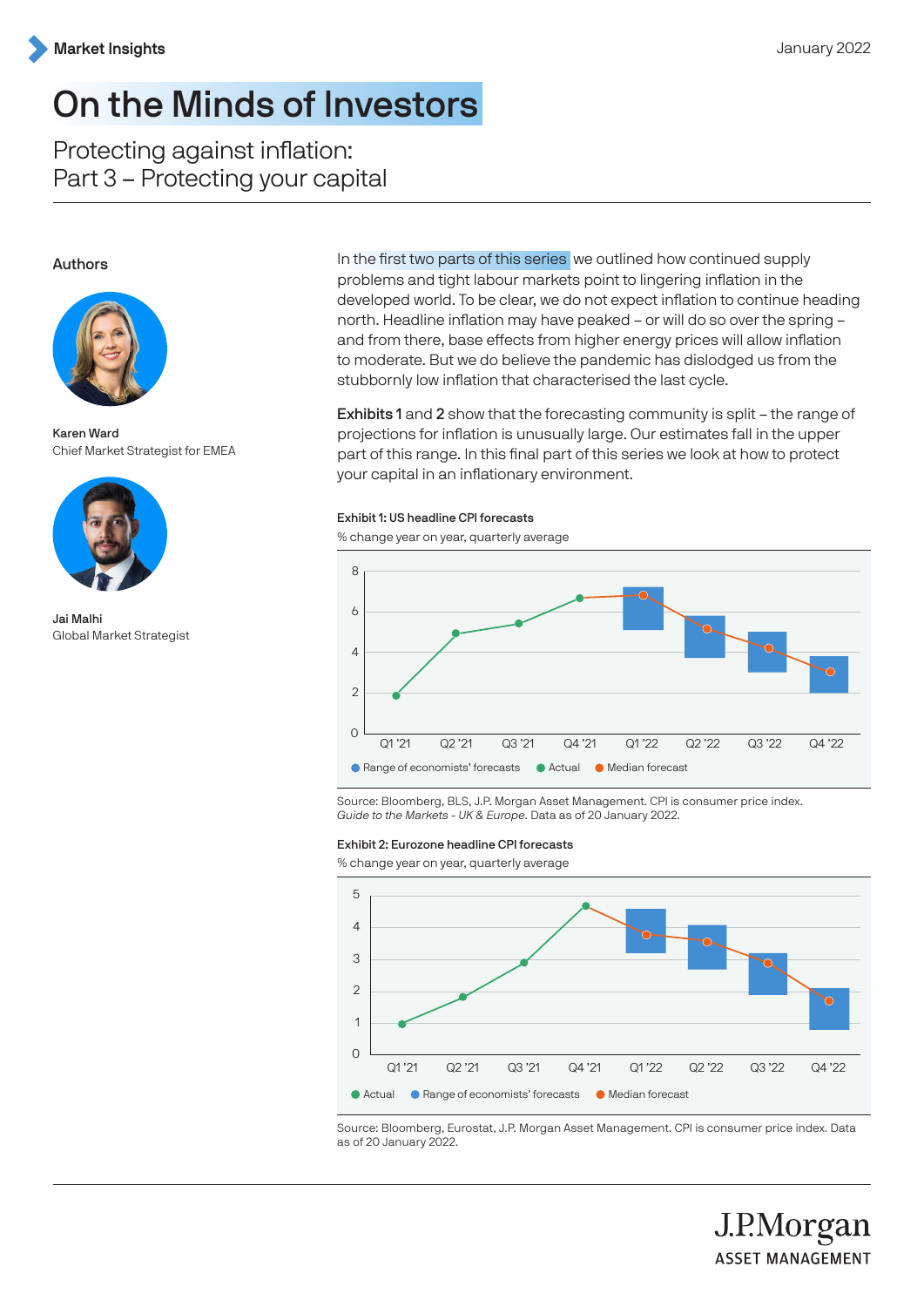Beware cash and government bonds. Inflation rapidly erodes the purchasing power of cash, particularly in an environment like today where the interest you get on basic savings accounts sits well below the rate of inflation (Exhibit 3). An individual who has had £100 in a deposit account for the last two years earning the Bank of England's policy rate has already seen the purchasing power of that money fall to £96.50. If this individual leaves that cash in a deposit account in the hope that interest rates will start rising, then on current projections for inflation and interest rates, they will have lost more than a tenth of their purchasing power, in just five years.

Exhibit 3: Return on cash invested at the beginning of 2020 % return



Source: Bank of England, Bloomberg, ONS, Refinitiv Datastream, J.P. Morgan Asset Management. Real returns calculated using BoE policy rate minus CPI inflation. Policy rates for 2022 onwards are calculated using OIS forwards. CPI for 2022 onwards is calculated using UK 5 Y inflation swap. Data as of 20 January 2022.

The prospects for those holding government bonds aren't much better. If the market comes round to the idea that inflation is persistent and central banks will have to tighten policy in the coming years by more than currently expected, then long-duration government bonds could be in for a rough year. For example, a 10 year US Treasury bond would be expected to have a negative total return of 7% were the 10 year yield to rise to 2.5% by the end of this year and negative return of more than 10% if it hits 3%.

# Index-linked bonds are not 'inflation-protected' bonds,

as they are often perceived to be. Inflation-linked bonds are preferable to normal/nominal bonds if you expect inflation to be higher than is already priced in. But inflation-linked bonds are currently already pricing in inflation of 2.8% (CPI) on average in the US over the next five years and 4.1% (RPI) in the UK. If you expect inflation to be higher than that over the next five years you would be better off in inflation-linked bonds than normal government bonds.

However, they are all still bonds. And just as normal government bonds are vulnerable if yields rise, inflation linked bonds are vulnerable if real yields rise. Owning an inflation-linked bond could still lose you money in an environment of above target inflation if central banks tightening policy leads to a rise in real yields, as has often been the case. For this reason, we don't think inflation-linked bonds are the best way to hedge against inflation at the moment.

What about equities? Equities often protect capital in modest inflation environments. Broad-based inflation is, after all, corporates demonstrating their pricing power and there is a strong relationship between inflation and corporate earnings (Exhibit 4).

### Exhibit 4: US inflation and S&P 500 trailing earnings

% change year on year, earnings are last twelve months' earnings per share



Source: BLS, IBES, Refinitiv Datastream, Standard & Poor's, J.P. Morgan Asset Management. Guide to the Markets - UK & Europe. Data as of 20 January 2022.

However, there are two caveats to the 'inflation is good for stocks' narrative.

First, much higher inflation tends not to be good for stocks. Inflation is like chocolate. Too little doesn't satisfy since it often signifies chronically weak demand in the overall economy. But too much inflation is equally troublesome. This is because, beyond a certain point, central banks generally have to step in and slow the economy down, a process that rarely runs smoothly and more often than not eventually leads to a period of recession during which margins get squeezed and corporate earnings and equities tend to fall.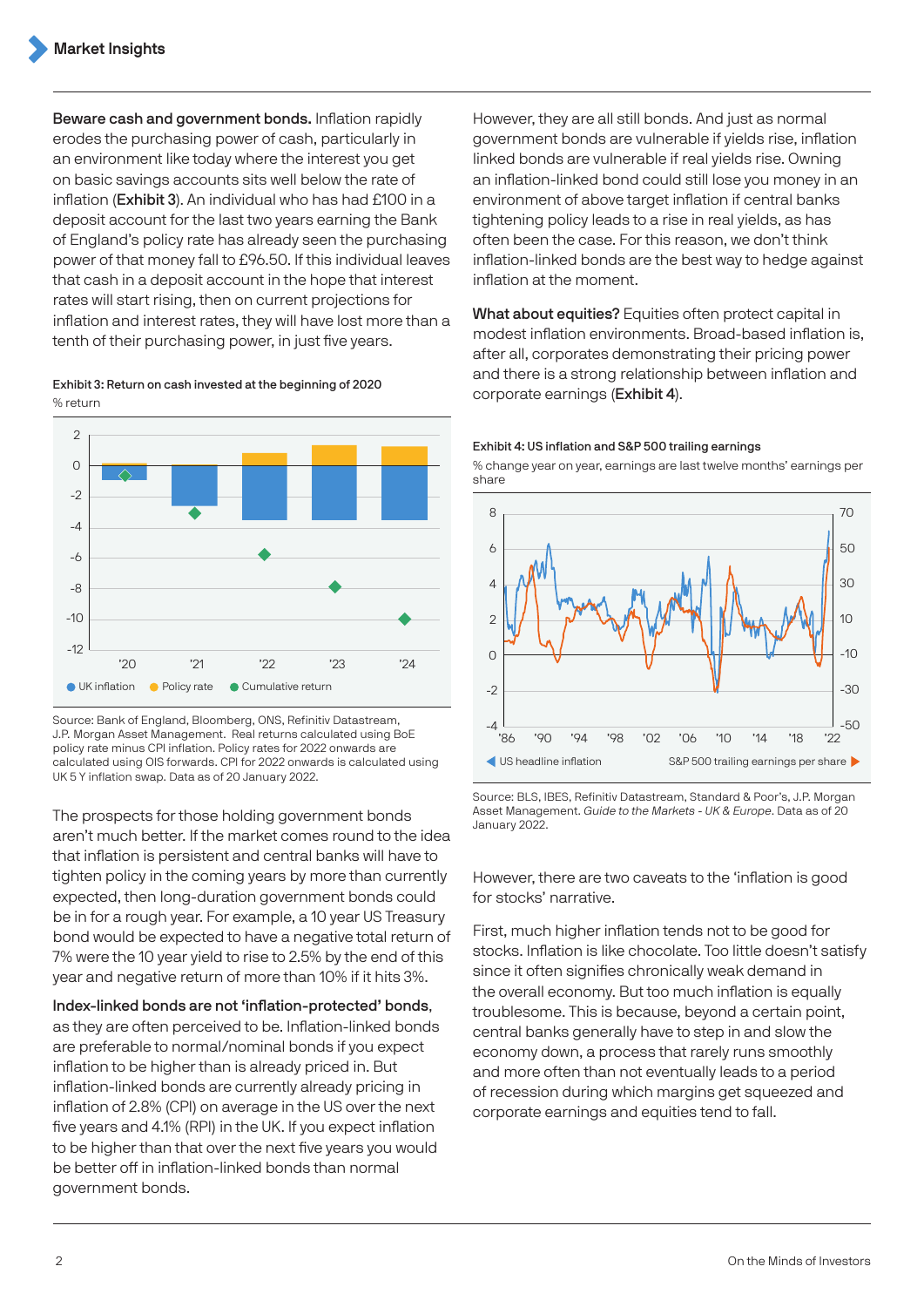So long as inflation turns quickly this spring and settles at around 3% in the US and UK, and 2% in the eurozone, then we do not expect this to be an inflation backdrop that will trouble stock markets.

The second caveat to bear in mind is that some sectors and, in turn, equity styles and regions, will benefit from higher inflation more than others. Exhibit 5 shows the historical correlation between inflation expectations and the performance of various equity benchmarks relative to the MSCI ACWI Index of global large and mid- cap stocks.

### Exhibit 5: Correlation of equity markets with the change in US inflation expectations

Correlation of the change in US inflation expectations and six-month rel. performance of indices vs MSCI ACWI, since mid-2000



Source: MSCI, Refinitiv Datastream, J.P. Morgan Asset Management. Correlations shown are the correlations between the six-month relative performance of each sector/style/region to the MSCI All-Country World Index and the six-month change in inflation expectations measured using US 5y5y inflation swap rates. All indices used are MSCI. Value and growth, size and sector indices used are for the MSCI All-Country World universe. Data as of 31 December 2021.

Cyclical sectors such as financials, industrials, materials and energy, tend to outperform the global benchmark in periods of rising inflation expectations. By contrast, defensives and growth stocks tend to struggle. Technology is the sector that looks most vulnerable today, given their valuations have likely benefitted from the low interest rates and flat yield curves over the past couple of years.

Alternatives provide many options for investors to protect their capital from inflation. Inflation is ultimately caused by too much demand relative to available supply. When that imbalance extends to property markets they can provide a good inflation hedge as rents and capital values increase. However, one does need to distinguish between property markets where demand is strong relative to supply and those where demand is structurally challenged.

The long-standing shift to online shopping that has been accelerated by the pandemic, along with the pandemic driven shift to working from home, is putting structural pressure on demand for many retail properties. The other side of this is that demand for industrial/logistics properties that support online retail distribution remains very strong. We still believe there is strong demand for offices, a sector which benefits from having everyone together at the same time.

So a selective exposure to global property can help protect against inflation. Some infrastructure assets also have inflation protection written into their contracted returns and so can provide a good inflation hedge.

Investors typically view gold as a good inflation hedge, but this isn't always the case. Gold is an asset that provides zero income and so becomes attractive when bonds offer negative yields. This can be the case when inflation is high, particularly if central banks are seen to be losing control. But if inflation is high and central banks are increasing rates against a backdrop of robust growth, then real yields can rise – an environment that is usually more challenging for gold.